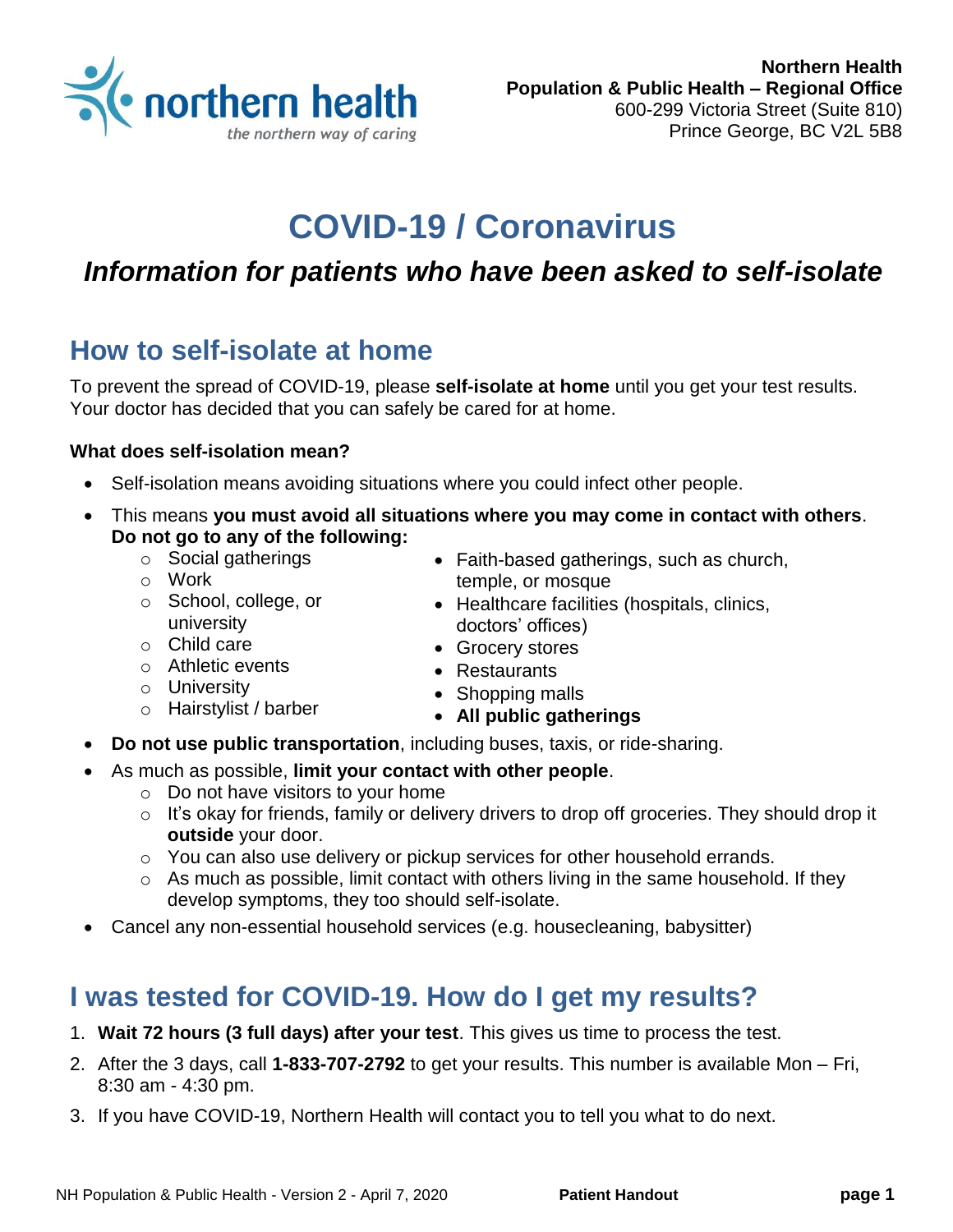

**Whether you've been tested or not, if you're self-isolating, you can stop self-isolating after 10 days as long as you do not have a fever or any more symptoms (a mild cough is ok).**

### **About the new coronavirus**

A new coronavirus has caused an outbreak of respiratory illness called COVID-19. Many of its characteristics are still unknown, but mild to severe illness has been reported. This [novel \(new\)](https://www.who.int/emergencies/diseases/novel-coronavirus-2019)  [coronavirus](https://www.who.int/emergencies/diseases/novel-coronavirus-2019) has not been seen before in humans.

#### **How is the coronavirus spread?**

The coronavirus is spread from an infected person to others through:

- The air by coughing and sneezing
- Close personal contact, such as touching, kissing or shaking hands
- Touching an object or surface with the virus on it, then touching your mouth, nose, or eyes before washing your hands
- Contact with feces

### What are the symptoms of COVID-19? What should I do if I feel sick?

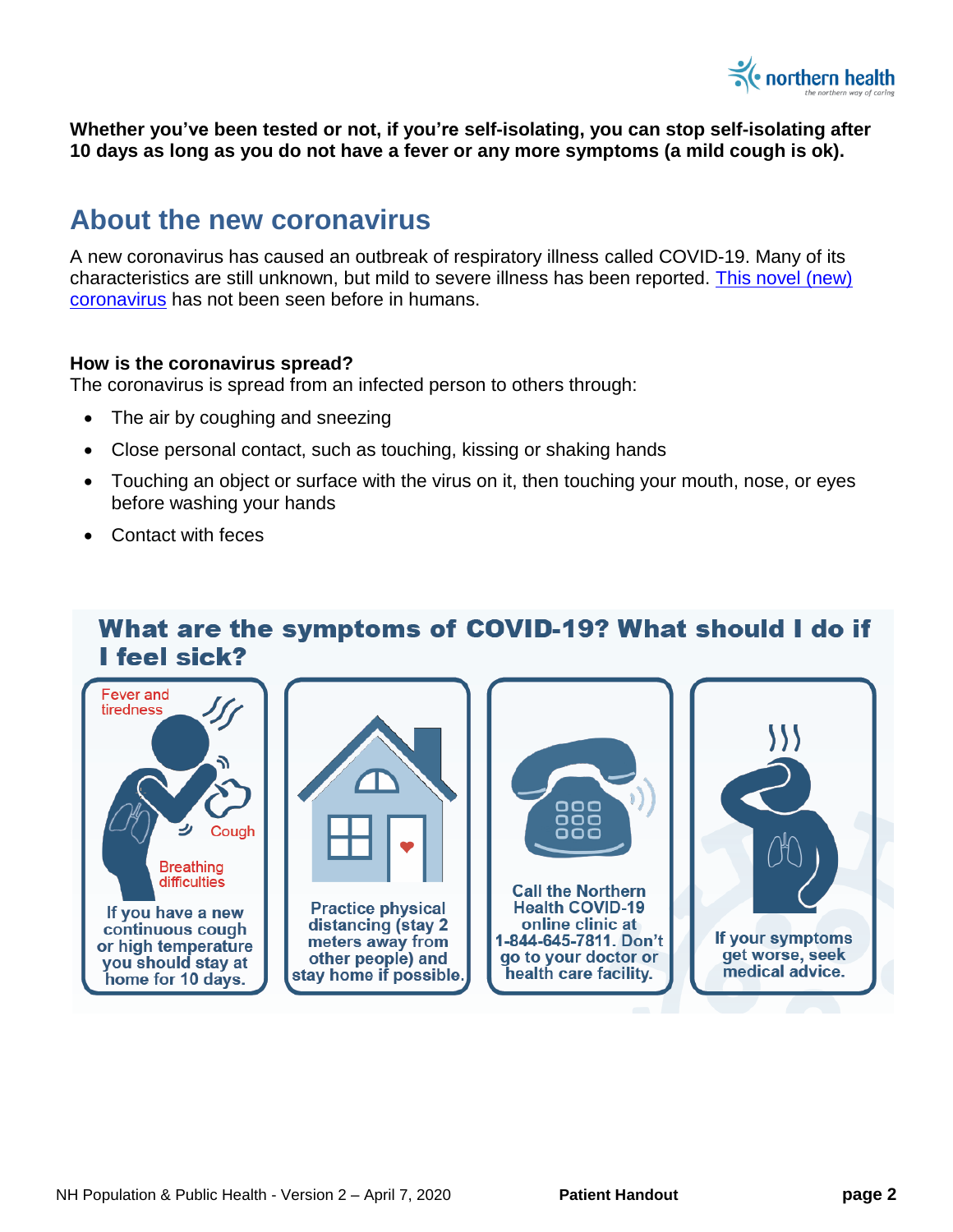

## **Handwashing and careful coughing/sneezing can help keep everyone safe**

You and everyone in your household should follow good respiratory etiquette and hand hygiene (explained below).

#### **Respiratory etiquette**:

- When coughing or sneezing, cover your mouth and nose with a tissue, or cough or sneeze into your elbow, not your hand. Always wash your hands afterwards.
- Throw away tissues and other materials used to cover the nose or mouth in a separate plasticlined container before adding them to other household garbage.

#### **Hand hygiene:**

- Wash your hands regularly and carefully with soap and water for at least 20 seconds.
- Wash all surfaces of your hands, including between the fingers and under and around your fingernails.
- To prevent infecting yourself or others, avoid touching your mouth, nose or eyes with unwashed hands.
- If soap and water aren't available, use an alcohol-based hand sanitizer containing at least 60% alcohol. After applying the hand sanitizer, rub your hands together thoroughly until they're dry. This is an easy way to clean your hands, as long as they're not visibly dirty.
- For more information on hand-washing, see HealthLinkBC File #85 Hand Washing: Help Stop [the Spread of Germs](https://www.healthlinkbc.ca/healthlinkbc-files/hand-washing)



NH Population & Public Health - Version 2 – April 7, 2020 **Patient Handout page 3**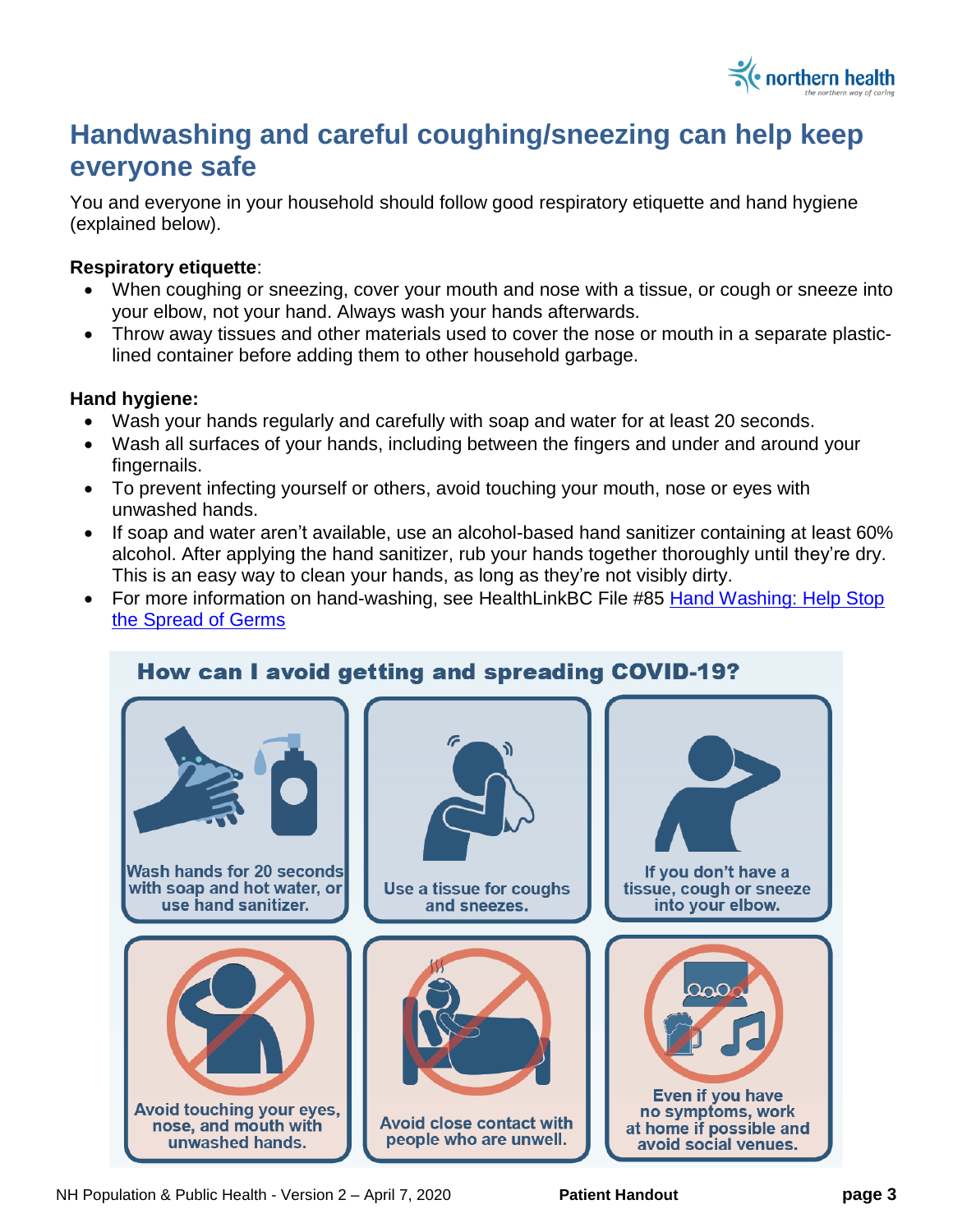

### **How to look after a person with COVID-19 at home**

These tips will help you look after the sick person, or if you're the person with COVID-19, they'll help you care for yourself.

These tips will also help you prevent the spread of COVID-19 to other people in your household, and to others in your community

#### **The sick person should:**

- Self-isolate while they're sick and not go to work, the grocery store, or other public areas until
	- o They no longer have symptoms AND
	- o They're feeling well enough to return to normal activities AND
	- o 10 days have passed since their symptoms started
- Limit their contact with others, as much as possible this includes household members and visitors.
- Stay in a room by themselves, including sleeping at night, if possible.
- Be separated from others in the household.
	- o If the sick person can't be separated from others, they should be sure to cough and sneeze into a tissue or their elbow, especially while others are in the same room. See the **Respiratory etiquette** section on page 2.
- $\bullet$  Flush the toilet with the lid down the virus may also be present in feces.

#### **Other people in the household should:**

 **Not** share toothbrushes, cigarettes, eating utensils, drinks, towels, washcloths, or bed linen with the infected person, or with each other.

#### **More tips for household safety:**

- Shared spaces like kitchens and bathrooms should be kept well ventilated, if possible.
- Avoid handling items used or touched by the sick person.
- Dishes and eating utensils should be cleaned with soap and water after use.
- High-touch areas such as toilets, bedside tables, and door handles should be cleaned daily using regular household cleaners or diluted bleach (20 mL (4 tsp) of bleach in 1L (4¼ cups) of water);
- Clean the clothes and bedclothes of the infected person using regular laundry soap and the hot water setting on your washer (60 - 90°C / 140 - 200°F).
- When cleaning or handling surfaces, clothing, or linen soiled with bodily fluids, use disposable gloves and protective clothing (e.g., plastic aprons), if available. Wash your hands immediately after.